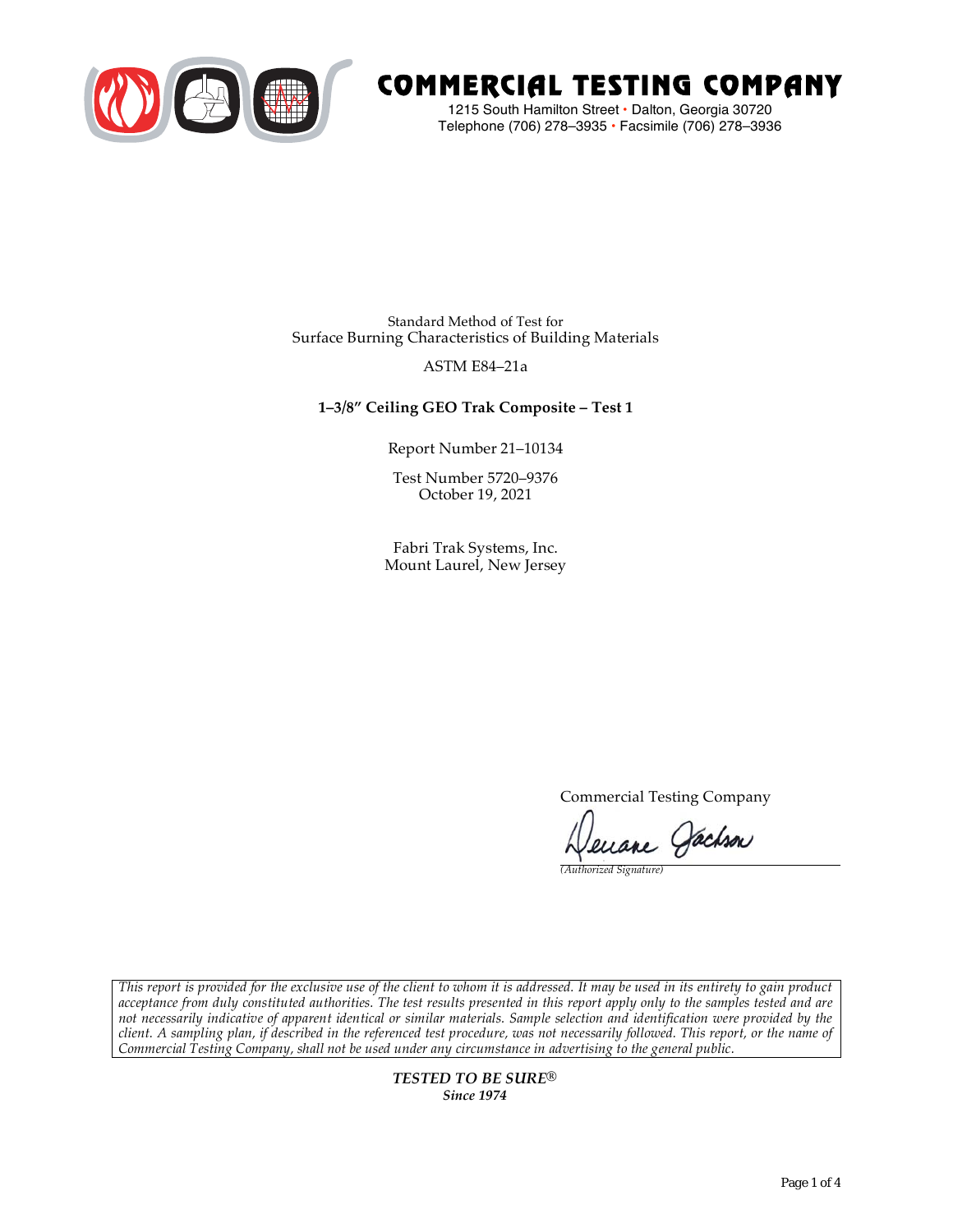#### **INTRODUCTION**

This report is a presentation of results of a surface flammability test on a material submitted by Fabri Trak Systems, Inc., Mount Laurel, New Jersey.

The test was conducted in accordance with the ASTM International fire-test-response standard E84–21a, *Surface Burning Characteristics of Building Materials*, sometimes referred to as the Steiner tunnel test. ASTM E84 is an American National Standard (ANSI) and has been approved for use by agencies of the Department of Defense. The ASTM E84 test method is the technical equivalent of UL No. 723. The test is applicable to exposed interior surfaces such as walls and ceilings. The test is conducted with the specimen in the ceiling position with the surface to be evaluated face down toward the ignition source. Thus, specimens shall either be self-supporting by its own structural quality, held in place by added supports along the test surface, or secured from the back side.

This standard is used to measure and describe the response of materials, products, or assemblies to heat and flame under controlled conditions, but does not by itself incorporate all factors required for firehazard or fire-risk assessment of the materials, products, or assemblies under actual fire conditions.

#### **PURPOSE**

The purpose of the test is to provide only the comparative measurements of surface flame spread and smoke development of materials with that of select grade red oak and fiber–reinforced cement board, Grade II, under specific fire exposure conditions with the smoke area of heptane used to establish the smoke-developed index. The test exposes a nominal 24-foot long by 20-inch wide test specimen to a controlled air flow and flaming fire adjusted to spread the flame along the entire length of a red oak specimen in  $5\frac{1}{2}$  minutes. During the 10-minute test duration, flame spread over the specimen surface are measured and recorded. Test results are calculated relative to red oak, which has an arbitrary rating of 100, and fiber–reinforced cement board, Grade II, which has a rating of 0. The 100 smoke-developed index is calculated using the smoke area of heptane.

The test results are expressed as Flame Spread Index and Smoke-Developed Index. The Flame Spread Index is defined in ASTM E176 as "a number or classification indicating a comparative measure derived from observations made during the progress of the boundary of a zone of flame under defined test conditions." The Smoke-Developed Index, a term specific to ASTM E84, is defined as "a number or classification indicating a comparative measure derived from smoke obscuration data collected during the test for surface burning characteristics." There is not necessarily a relationship between the two measurements.

The method does not provide for measurement of heat transmission through the surface tested, the effect of aggravated flame spread behavior of an assembly resulting from the proximity of combustible walls and ceilings, or classifying a material as noncombustible solely by means of a Flame Spread Index.

The zero reference and other parameters critical to furnace operation are verified on the day of the test by conducting a 10–minute test using 1/4–inch fiber–reinforced cement board, Grade II. Periodic tests using NOFMA certified 23/32–inch select grade red oak flooring provide data for the 100 flame spread reference with heptane providing data for calculating the 100 smoke-developed index. These procedures are more fully described in Section 7of the E84 Standard.

#### **TEST SAMPLE**

The test sample, selected by the client, was identified as **1–3/8" Ceiling GEO Trak Composite – Test 1,**  (Guilford of Maine Anchorage Fabric, 1" Terra Core Poly, 1–3/8" GCSFE GEO Perimeter Trak, 1–3/8" GCSJT GEO Joiner Trak in Middle of Panel, 5/8" Type X Gypsum Board). Three test panels, each measuring 24 inches wide by 96 inches in length, were received. They were physically self-supporting and required no additional sample preparation. The panels were transferred to storage racks and conditioned to equilibrium in an atmosphere with the temperature maintained at  $71 \pm 2$ °F and the relative humidity at  $50 \pm 5$  percent. For testing, the panels were placed end-to-end on the ledges of the tunnel furnace to make up the necessary 24-foot test sample and the test conducted with no auxiliary support mechanism.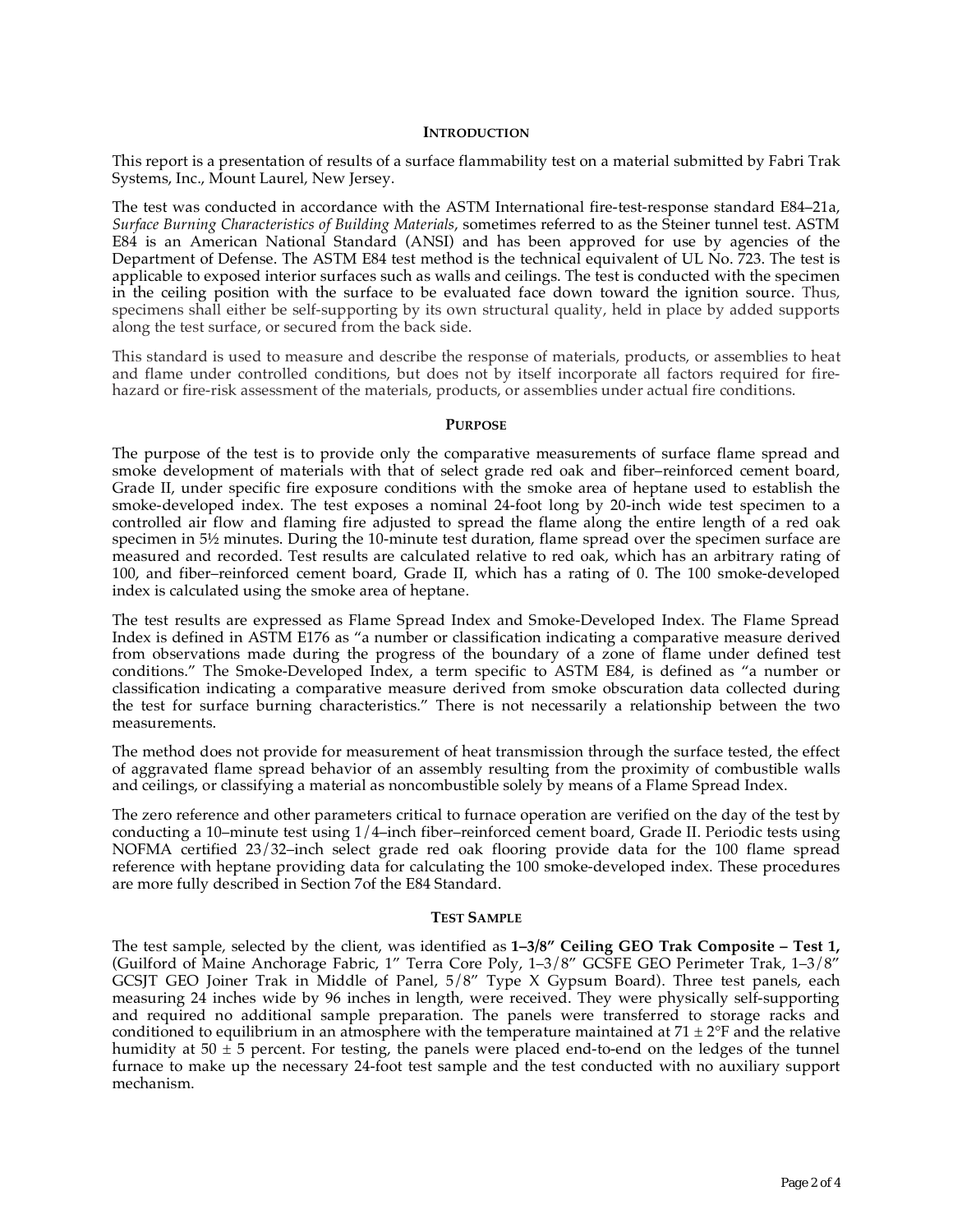### **TEST RESULTS**

The test results, calculated on the basis of observed flame propagation and the integrated area under the recorded smoke density curve, are presented below. The Flame Spread Index obtained in E84 is rounded to the nearest number divisible by five. Smoke-Developed Indices are rounded to the nearest number divisible by five unless the Index is greater than 200. In that case, the Smoke-Developed Index is rounded to the nearest 50 points. The rounding procedures are more fully described in Sections 9.1, 9.2, and X3 of the E84 Standard. The flame spread and smoke development data are presented graphically at the end of this report.

| <b>Test Specimen</b>                       | Flame Spread Index | Smoke-Developed Index |
|--------------------------------------------|--------------------|-----------------------|
| Fiber-Reinforced Cement Board, Grade II    |                    |                       |
| Red Oak Flooring                           | 100                |                       |
| Heptane, (HPLC) Grade                      |                    | 100                   |
| 1–3/8″ Ceiling GEO Trak Composite – Test 1 | 25                 | 350                   |

#### **OBSERVATIONS**

Specimen ignition over the burners occurred at 0.07 minute. Surface flame spread was observed to a maximum distance of 11.21 feet beyond the zero point at 9.07 minutes. The maximum temperature recorded during the test was 739°F. For information purposes, the actual (unrounded) Flame Spread and Smoke-Developed Indices were 27.0 and 350.7 respectively.

#### **CLASSIFICATION**

The Flame Spread Index and Smoke-Developed Index values obtained by ASTM E84 tests are frequently used by code officials and regulatory agencies in the acceptance of interior finish materials for various applications. The most widely accepted classification system is described in the National Fire Protection Association publication NFPA 101 *Life Safety Code*, where:

| Class A $0-25$ Flame Spread Index     | 0 – 450 Smoke-Developed Index   |
|---------------------------------------|---------------------------------|
| Class B $26 - 75$ Flame Spread Index  | $0 - 450$ Smoke-Developed Index |
| Class C $76 - 200$ Flame Spread Index | $0 - 450$ Smoke-Developed Index |

Class A, B, and C correspond to Type I, II, and III respectively in other codes. They do not preclude a material being otherwise classified by the authority of jurisdiction.